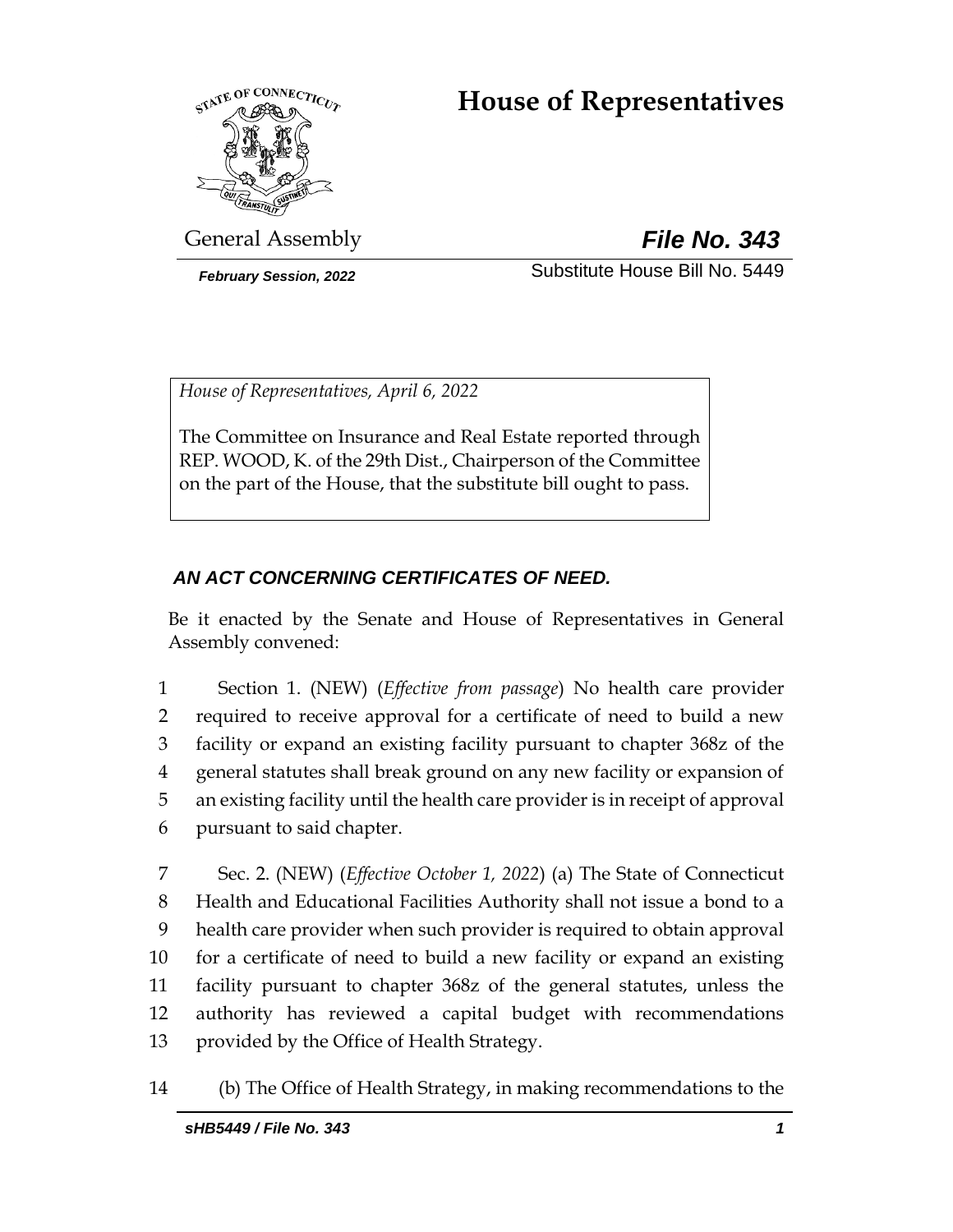State of Connecticut Health and Educational Facilities Authority pursuant to subsection (a) of this section, shall assess the reasonableness of the budget and the projected impact to the health care market and pricing in the area. Sec. 3. Subsection (a) of section 19a-639a of the general statutes is repealed and the following is substituted in lieu thereof (*Effective October 1, 2022*): (a) An application for a certificate of need shall be filed with the unit in accordance with the provisions of this section and any regulations adopted by the Office of Health Strategy. The application shall address the guidelines and principles set forth in (1) subsection (a) of section 19a- 639, and (2) regulations adopted by the department. The applicant shall include with the application a nonrefundable application fee **[**of five hundred dollars**]** based on the cost of the project. The amount of the fee shall be as follows: (A) One thousand five hundred dollars for a project that will cost not greater than fifty thousand dollars; (B) two thousand 31 five hundred dollars for a project that will cost greater than fifty thousand dollars but not greater than one hundred thousand dollars; (C) five thousand dollars for a project that will cost greater than one hundred thousand dollars but not greater than five hundred thousand dollars; (D) ten thousand dollars for a project that will cost greater than five hundred thousand dollars but not greater than one million dollars; (E) fifteen thousand dollars for a project that will cost greater than one million dollars but not greater than five million dollars; (F) twenty 39 thousand dollars for a project that will cost greater than five million dollars but not greater than ten million dollars; and (G) twenty-five thousand dollars for a project that will cost greater than ten million dollars.

 Sec. 4. (*Effective from passage*) (a) (1) The Office of Health Strategy shall conduct a study concerning certificates of need, required pursuant to chapter 368z of the general statutes, in the state.

 (2) Not later than January 15, 2023, the Office of Health Strategy shall submit a report, in accordance with the provisions of section 11-4a of the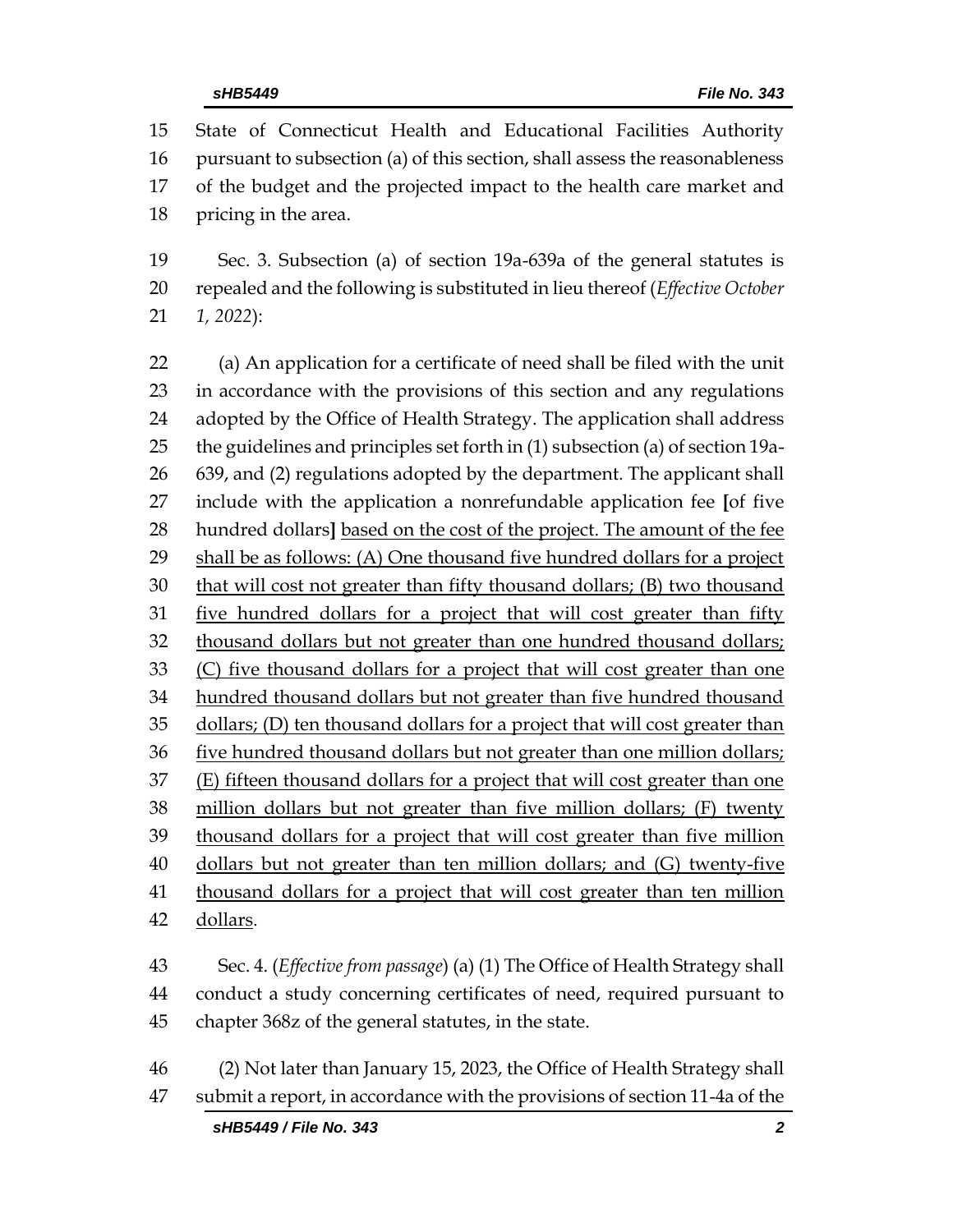| 48 | general statutes, concerning the results of such study to the joint              |  |
|----|----------------------------------------------------------------------------------|--|
| 49 | standing committee of the General Assembly having cognizance of                  |  |
| 50 | matters relating to insurance.                                                   |  |
| 51 | (b) The report shall consider and make recommendations concerning                |  |
| 52 | the following matters:                                                           |  |
| 53 | (1) The institution of a price increase cap that is tied to the cost growth      |  |
| 54 | benchmark for consolidations;                                                    |  |
| 55 | (2) Guaranteed local representation of communities on hospital                   |  |
| 56 | boards;                                                                          |  |
| 57 | (3) Changes to the Office of Health Strategy's long-term, state-wide             |  |
| 58 | health plan to include an analysis of services and facilities and the            |  |
| 59 | impact of such services and facilities on equity and underserved                 |  |
| 60 | populations;                                                                     |  |
| 61 | (4) Setting standards for measuring quality as a result of a                     |  |
| 62 | consolidation;                                                                   |  |
| 63 | (5) Enacting higher penalties for noncompliance and increasing the               |  |
| 64 | staff needed for enforcement;                                                    |  |
| 65 | (6) The Attorney General's authority to stop activities as the result of         |  |
| 66 | a certificate of need application or complaint;                                  |  |
| 67 | (7) The ability of representatives of the workforce and the community            |  |
| 68 | to intervene or appeal decisions;                                                |  |
| 69 | (8) Giving the Office of Health Strategy the authority to require an             |  |
| 70 | ongoing investment to address community needs; and                               |  |
| 71 | (9) Capturing lost property taxes from hospitals that have converted             |  |
| 72 | to nonprofit entities.                                                           |  |
|    | This act shall take effect as follows and shall amend the following<br>sections: |  |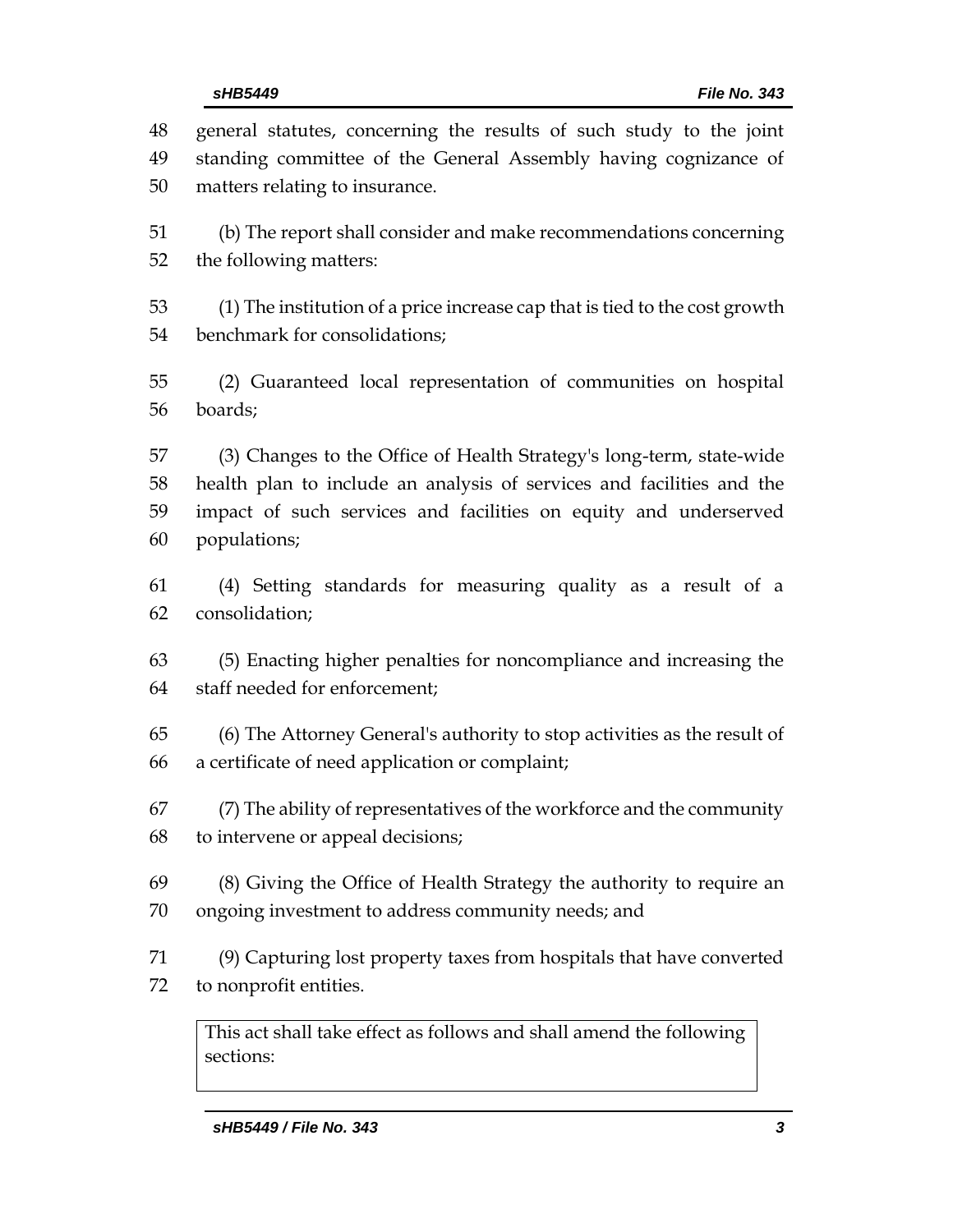| Section 1 | <i>from passage</i> | New section   |
|-----------|---------------------|---------------|
| Sec. 2    | October 1, 2022     | New section   |
| Sec. 3    | October 1, 2022     | $19a-639a(a)$ |
| Sec. 4    | <i>from passage</i> | New section   |

*INS Joint Favorable Subst.*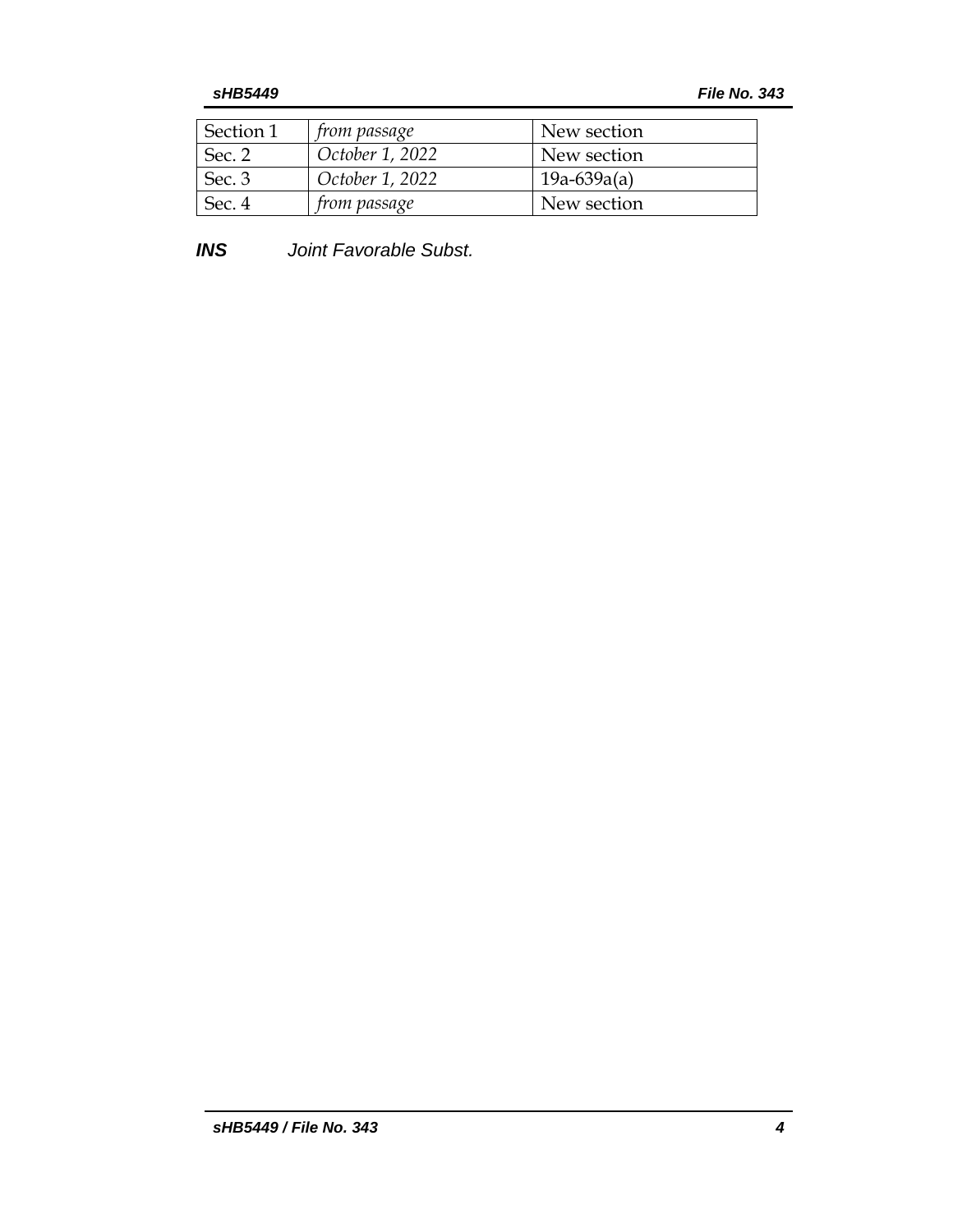*The following Fiscal Impact Statement and Bill Analysis are prepared for the benefit of the members of the General Assembly, solely for purposes of information, summarization and explanation and do not represent the intent of the General Assembly or either chamber thereof for any purpose. In general,*  fiscal impacts are based upon a variety of informational sources, including the analyst's professional *knowledge. Whenever applicable, agency data is consulted as part of the analysis, however final products do not necessarily reflect an assessment from any specific department.*

### *OFA Fiscal Note*

#### *State Impact:*

| <b>Agency Affected</b>           | <b>Fund-Effect</b> | FY 23 \$  | FY 24 \$  |  |  |
|----------------------------------|--------------------|-----------|-----------|--|--|
| UConn Health Ctr.                | GF - Cost          | See Below | See Below |  |  |
| State Comptroller - Fringe       | GF - Cost          | 30,195    | 30,195    |  |  |
| Benefits <sup>1</sup>            |                    |           |           |  |  |
| Office of Health Strategy        | GF - Revenue       | 250,000   | 250,000   |  |  |
|                                  | Gain               |           |           |  |  |
| <b>Office of Health Strategy</b> | GF - Cost          | 574,500   | 74,500    |  |  |
| $M = 1$                          |                    |           |           |  |  |

Note: GF=General Fund

#### *Municipal Impact:* None

#### *Explanation*

This bill addresses matters concerning the state's certificate of need (CON) program for health care institutions, which is administered by the Office of Health Strategy (OHS).

OHS will need to hire one fiscal analyst position, with a salary of \$74,500, to review the capital budget presented by a health care facility seeking financing from Connecticut Health and Educational Facilities Authority (CHEFA). OHS does not currently have staff with the specialized expertise required to project the impact on the health care market and pricing.

The bill also changes the CON application fee from \$500 to a range of \$1,500 to \$25,000 depending on the proposed project's cost. Based on a

<sup>&</sup>lt;sup>1</sup>The fringe benefit costs for most state employees are budgeted centrally in accounts administered by the Comptroller. The estimated active employee fringe benefit cost associated with most personnel changes is 40.53% of payroll in FY 23.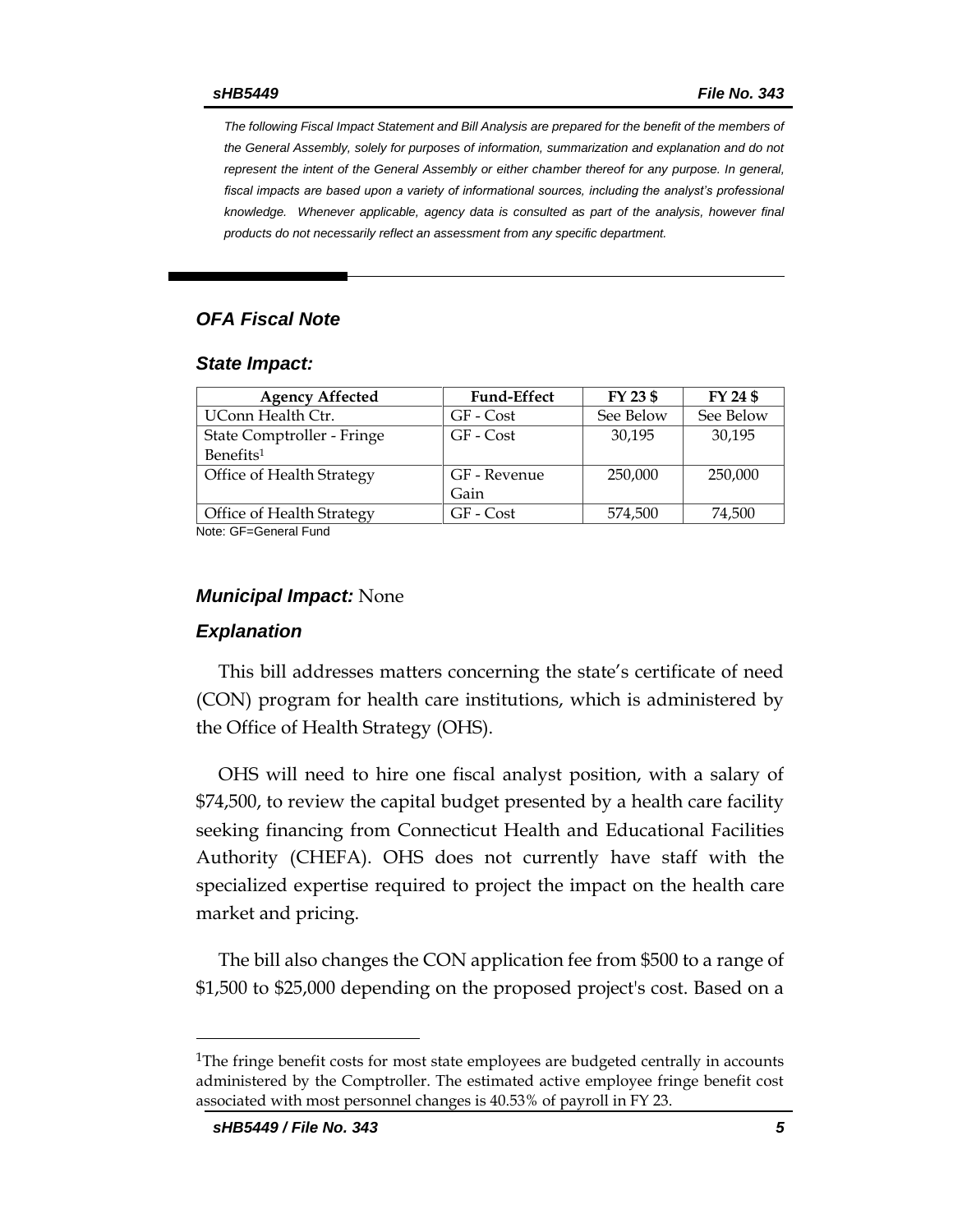four-year average of CON proposals, the bill's fee schedule is anticipated to generate an additional \$250,000 in annual revenue. The current fee of \$500 generates approximately \$12,500 annually.

This increase in the application fee results in a cost to UConn Health Center each time the entity applies for a CON. The health center expects to apply for one CON in either FY 23 or FY 24. The cost will be equal to the difference between the current fee (\$500) and the new fees based on project costs (\$1,000 to \$25,000).

Lastly, the bill requires OHS to study the state's CON program and submit a report to the Insurance and Real Estate Committee by January 15, 2023. OHS will need to hire a one-time consultant as the scope of this study is outside staff's areas of expertise. The cost for a consultant to complete this study in the limited eight-month timeframe is estimated to be \$500,000.

## *The Out Years*

The annualized ongoing fiscal impact identified above would continue into the future subject to inflation.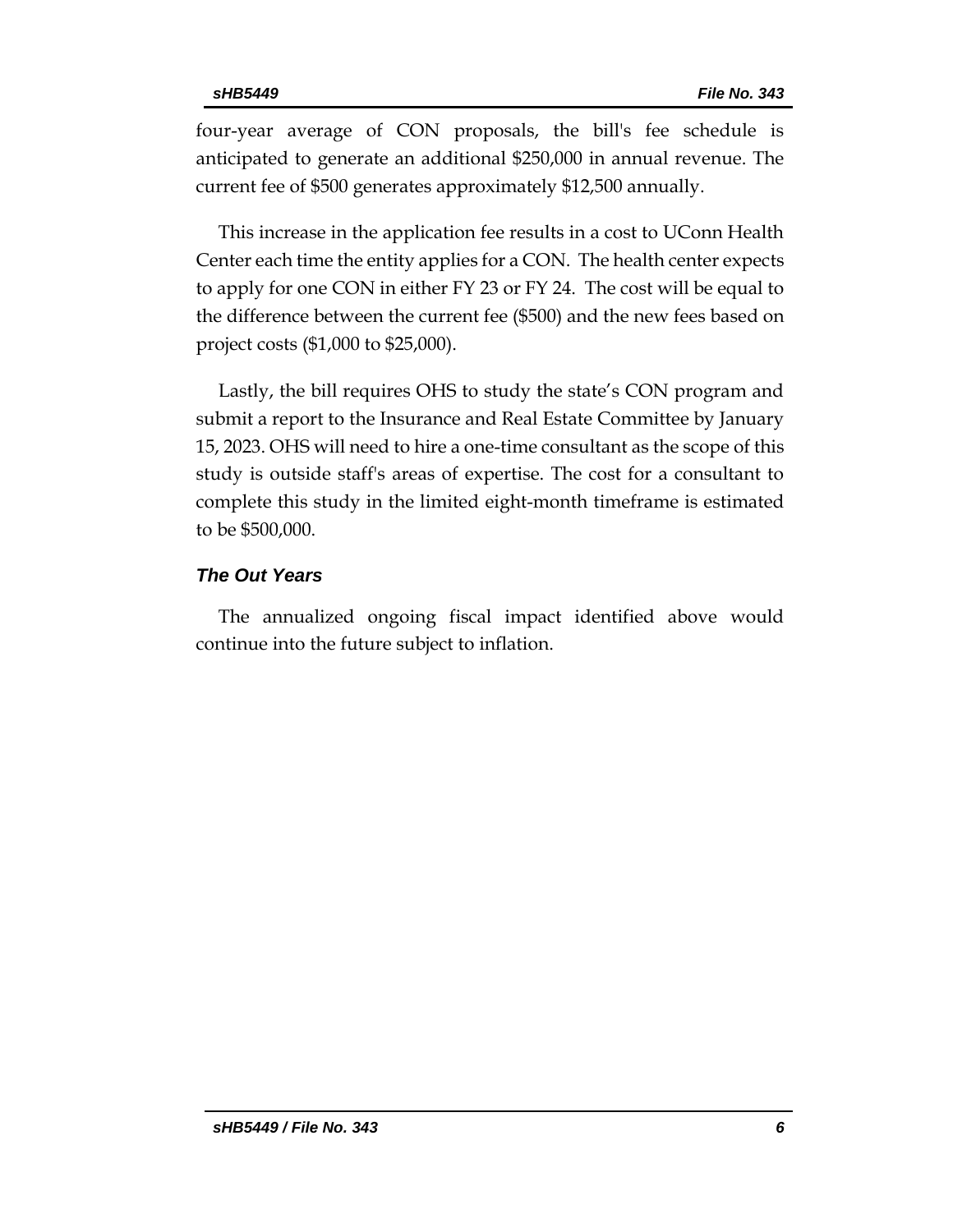# **OLR Bill Analysis sHB 5449**

# *AN ACT CONCERNING CERTIFICATES OF NEED.*

# **SUMMARY**

This bill addresses matters concerning the state's certificate of need (CON) program for health care institutions, which is administered by the Office of Health Strategy's (OHS) Health Systems Planning Unit. Under the CON law, health care facilities (e.g., hospitals, freestanding emergency departments, and outpatient surgical facilities) must generally receive state approval when (1) establishing new facilities or services, (2) changing ownership, (3) acquiring certain equipment, or (4) terminating certain services.

Primarily, the bill does the following:

- 1. prohibits a health care provider from breaking ground on a new or expanded facility unless OHS has approved a CON;
- 2. increases the CON application fee from \$500 to a range of \$1,500 to \$25,000 depending on the proposed project's cost;
- 3. prohibits the Connecticut Health and Educational Facilities Authority (CHEFA) from issuing a bond to a health care provider who needs an approved CON for a new or expanded facility unless CHEFA has reviewed a capital budget with recommendations from OHS;
- 4. requires OHS, when making recommendations to CHEFA, to assess the capital budget's reasonableness and the projected impact to the area's health care market and pricing; and
- 5. requires OHS to study the state's CON program and submit a report to the Insurance and Real Estate Committee by January 15,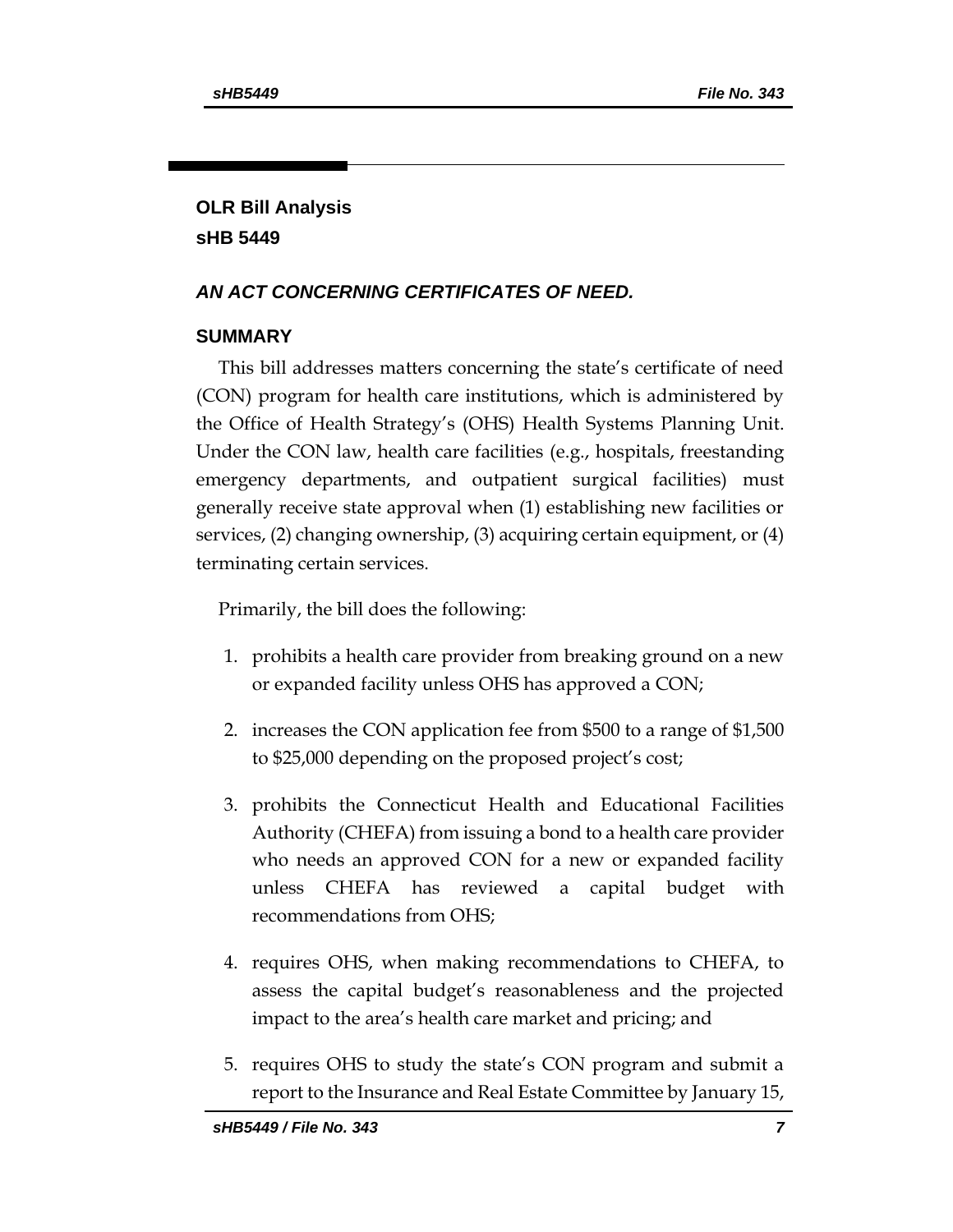2023, with recommendations on specified matters.

EFFECTIVE DATE: Upon passage, except the application fee and CHEFA-related provisions are effective October 1, 2022.

## **APPLICATION FEE**

The bill increases the CON nonrefundable application fee from \$500 to a range of \$1,500 to \$25,000 depending on the proposed project's cost, as shown in Table 1 below.

| <b>Application Fee</b> | <b>Project Cost</b>                 |
|------------------------|-------------------------------------|
| \$1,500                | Up to \$50,000                      |
| \$2,500                | >\$50,000 and up to \$100,000       |
| \$5,000                | >\$100,000 and up to \$500,000      |
| \$10,000               | >\$500,000 and up to \$1 million    |
| \$15,000               | >\$1 million and up to \$5 million  |
| \$20,000               | >\$5 million and up to \$10 million |
| \$25,000               | >\$10 million                       |

**Table 1: CON Application Fees under the Bill**

# **OHS CON STUDY**

Under the bill, OHS must study the state's CON program and submit a report to the Insurance and Real Estate Committee by January 15, 2023. The report must consider and make recommendations on the following:

- 1. instituting a price increase cap tied to the cost growth benchmark for consolidations,
- 2. guaranteeing local community representation on hospital boards,
- 3. changing OHS' long-term statewide health plan to include an analysis of services and facilities and their impact on equity and underserved populations,
- 4. setting standards for measuring quality as a result of a